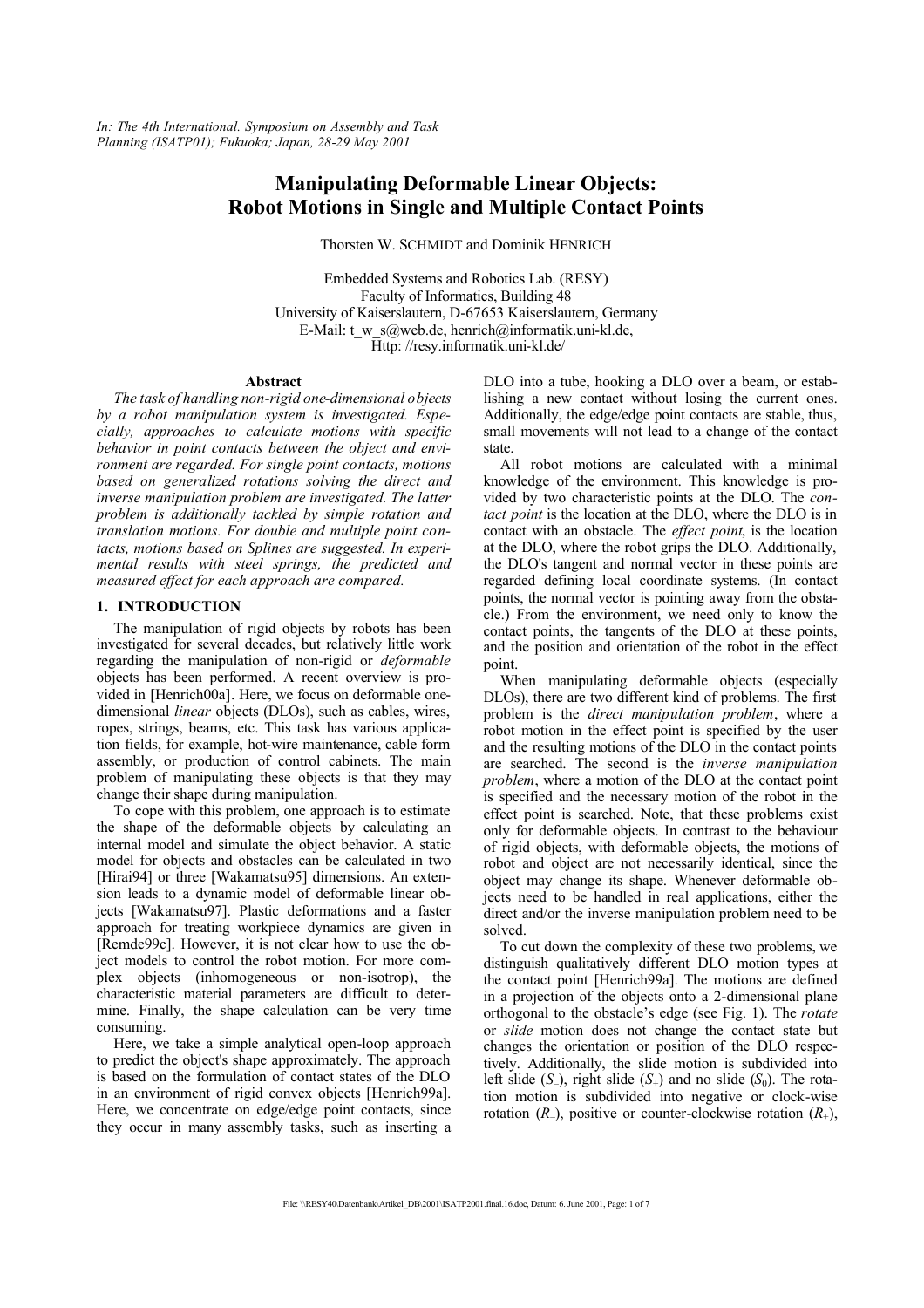and no rotation  $(R_0)$ . Note, that the slide and rotation motions are independently and that all possible DLO motions at a contact point can be composed with these two motion types.

Additionally, we assume, that the force necessary to deform the DLO is greater than the gravity force (DLOs in class E– of [Henrich99a]).

In this paper, we use the basic motion types to solve the direct and inverse manipulation problem of DLOs in point contacts. To do this, we have to come up with an answer to the following questions: How can DLOs with a single contact point be manipulated (Section 2)? What algorithms solve the direct (Section 2.1) and inverse (Section 2.2 and 2.3) motion problem? How can the solution to the inverse problem be extended to double contacts (Section 3)? What is the general formulation for multiple contact points (Section 4)?

## **2. SINGLE POINT CONTACTS**

In this section, we first give an algorithm to solve the direct manipulation problem (CP-Move) and show two experimental results. Second, we give two algorithms to solve the inverse manipulation problem (CP-Move and RT-Move) and perform one experiment to show the possible movements.

#### **2.1 Direct manipulation problem**

For the first approach we assume the set-up of Fig. 1. The contact point *c* of the DLO with the obstacle and the effect point *e* are given. Also the tangent *T* of the DLO in *c* is known. The DLO may be bent, but the straight line from *c* to *e* has to be more or less parallel with the tangent *T*.



point *c* with the obstacle and the tangent *T* in *c*. The effect point *e* (including position and orientation) is moved by the robot.

In general, an arbitrary object can be moved in space by translations, rotations, or any combination of these movements. Rotations can be characterized by the rotation centre and rotation angle. Translations can be viewed as a special case of *generalized rotations* with the rotation centres lying in infinity perpendicular to the direction of the translation. Thus, it is sufficient to regard only (generalized) rotations of the effect point *e* and translations can be omitted.

To solve the direct manipulation problem, we are interested in the resulting DLO motion in *c* (in qualitative terms of rotation *R* and slide *S*), for a given generalized rotation of the effect point *e*. To predict the resulting DLO motion, we perform a more general version of the experiments in [Henrich99a] by taking curved DLOs. Therefore, a 1cm x 1cm grid is placed into the working area with a DLO in single contact with an obstacle. Every grid point represents a possible rotation centre for *e*. For every rotation centre, the resulting qualitative DLO motion (*R* and *S*) is observed in *c*. The observed DLO motions form clusters (areas) of rotation centres with identical DLO motions. For one specific set-up these areas are shown in Fig. 2. Note, that especially the borders of areas have been explored in the figure.

We have performed several experiments of this type while varying different parameters of the set-up. The varied parameters include the DLO material, the distance between *c* and *e*, and the curvature of the DLO. All these experiments result in similar rotation centre areas. The boarders of these areas can be approximated in a general way by three characteristic lines of the set-up. These lines are the DLO normal  $N$ , the line  $S_0$  through  $e$  and  $c$ , and a line  $R_0$  perpendicular to  $S_0$  intersecting  $S_0$  between *e* and *c*. Although, we could not quantify the exact intersection point of  $R_0$  and  $S_0$  for all DLO materials in a general rule, the proportion between *e* and *c* stays the same for one DLO. Thus, for a particular DLO, the area boarders are approximated quite well by *N, S*0, *R*0 even when other setup parameters are varied.

Now, the algorithm CP-Move can be formulated as follows. For a particular DLO, determine the (constant) proportion of the intersection point. Then, for a given setup, calculate the location of the lines  $S_0$ ,  $R_0$  using  $e$ ,  $c$ , and *N*. For any given robot motion in *e*, calculate the corresponding general rotation centre. Calculate the DLO motion area in which the rotation centre is located. Output the predicted qualitative DLO motion, which is determined by the specific area of the rotation centre.



 $-35$   $-30$   $-25$   $-20$   $-15$   $-10$   $-5$  0 cm 5 Fig. 2: Different rotation centres and the resulting motion in contact point *c* for a clockwise rotation of effect point *e* lying to the left of *c* in 20cm distance for a curved DLO.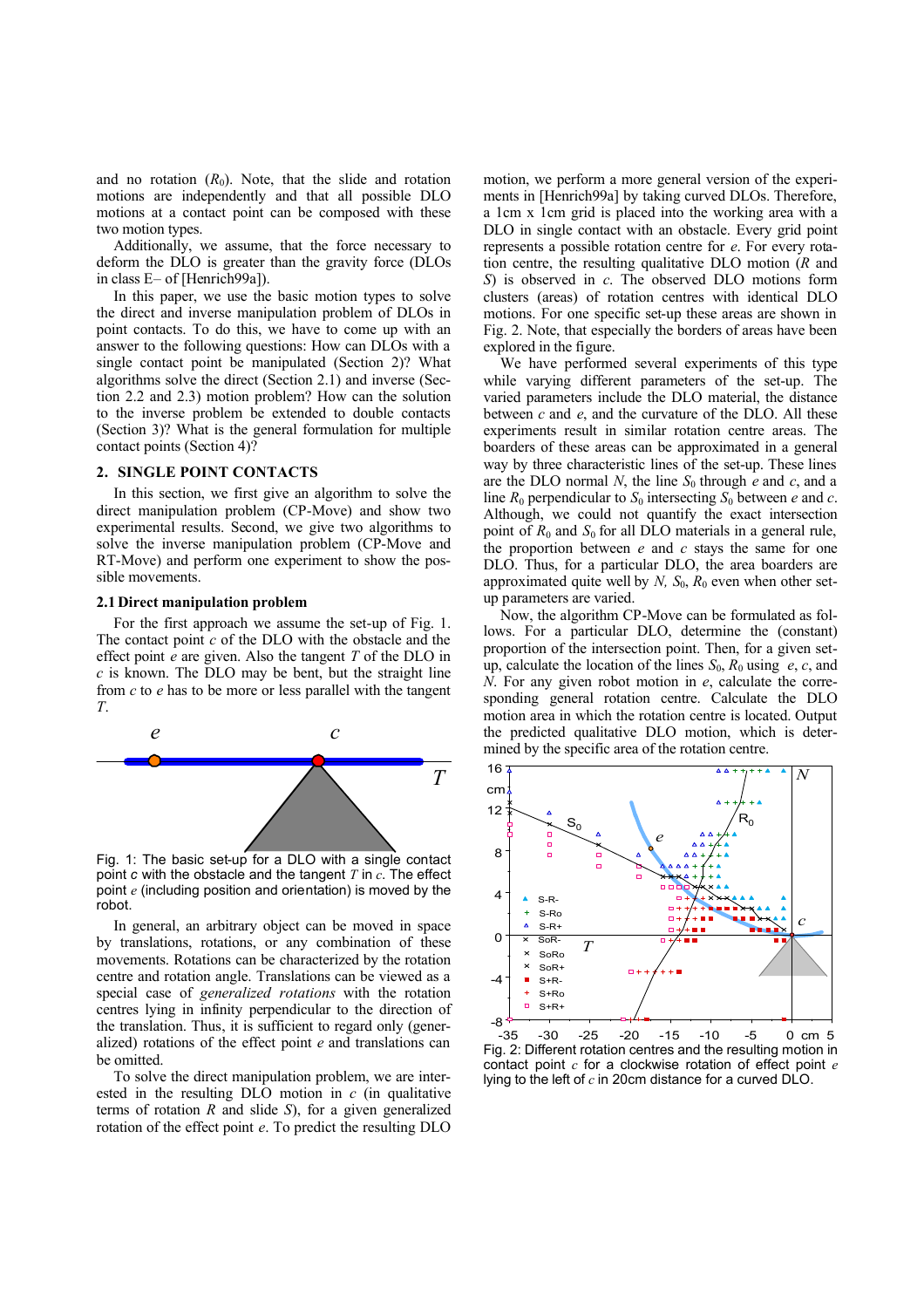## **2.2 Inverse manipulation problem solved by CP-Move**

To solve the inverse manipulation problem, we can use the DLO motion areas provided by *N*,  $S_0$ ,  $R_0$  (Section 2.1) and determine for a desired DLO motion a rotation centre in the corresponding area. The goal is to find those centres that have the greatest effect in *c*. A good rotation centre for one particular DLO motion is in most cases the one that has the largest average distance to the other areas. Experimental results show that for the motion type *S*+*R*<sup>−</sup> or *S*−*R*+, the best rotation centre is not located in the infinite. Furthermore, there is a motion  $R_0S_0$  which has only one rotation centre; the intersection point of the  $R_0$  and  $S_0$ line. The motion  $R_0S_0$  implies that there is no DLO motion in *c*, but the DLO is deformed so that it does not make a rotation or slide.

Problems will occur if one of the set-up assumptions no longer holds true. For example, if a rotation of the DLO results in a deformation, then the straight line  $S_0$  is sloping too (see Fig. 2). This changes the boarders of the areas and the rotation centre may move in a different area. So, the resulting effect is different from the desired one. Another problem is the rotation of the DLO at the contact point *c*. With its rotation, the rotation centre may also move to another area. As a result, CP-Move is only able to perform small movements correctly.

Additionally, it is not possible to quantify the amount of the movement. A rotation in the contact point *c* can be reversed (for example, *R+* by *R–*), but the DLO deforms more and more if these two movements are repeated several times. After a number of iterations, the starting point cannot be reached again.



Fig. 3: Experimental results for CP-Move with a single contact point *c*, performing first a positive rotation (*R*+), then a negative rotation (*R*−) of the DLO. Angle *a* is the rotation of the DLO in the contact point *c* after step *i*. Distance *s* is the undesired slide of the DLO in *c*. The value of angle *b* indicates the rotation for each step.

To demonstrate the properties of CP-Move, we use a steel ruler as DLO (as in all of our experiments). This ruler has the advantage of being independent to gravity and it meets our general assumption of being unbent if no force is influencing it. Furthermore, only the 2D projection of the environment is regarded. First, we demonstrate a positive rotation  $(R<sub>+</sub>)$  of about 25° followed by a negative rotation of about the same amount (see Fig. 3) and second, a negative rotation (*R–*) of circa 25° and the same amount backwards (see Fig. 4). The set-up of the experiment is the same as shown in Fig. 1. The first experiment shows that the amount of rotation resulting from every step is different for positive and negative rotations. Thus, the way back requires 17 steps instead of 14. Also, there is a unwanted slide of the DLO at the contact point. Related to the steps needed to obtain the desired angle, the second experiment is symmetric to the first one – the positive rotation is stronger than the negative rotation. There are 19 steps required for the first part and 17 steps for the second part to reach the starting rotation angle of the DLO at the contact point *c*. However, the total of the undesired translation increases slowly in the first part and then much faster in the second part of the movement.

As a result, this algorithm gives us the ability to handle curved DLOs. Because of the counter clockwise rotations of the effect point, the movements cannot made undone and the curvature of the DLO will increase till no more movements are possible.



Fig. 4: Experimental set-up as in Fig. 3, but with first a negative rotation (*R*−), then a positive rotation (*R*+) of the DLO.

#### **2.3 Inverse manipulation problem solved by RT-Move**

Due to the above problems, we come up with another algorithm, for solving the inverse manipulation problem, called RT-Move. We make almost the same assumptions as we did with CP-Move. As in Fig. 1, the tangent *T* must be known. Additionally, the contact point *c* of the DLO with the obstacle and the effect point *e* must be given. The DLO may be bent. To best perform the movements, there should be a small contact pressure at the contact point *c*.

RT-Move is an approach to solve the inverse manipulation problem for DLOs at point contact. The desired rotation and the slide at the contact point *c* are given and with that information, the necessary robot motion of the effect point *e* is calculated. To perform a translation in positive direction  $(S_+)$ , the effect point *e* is moved in the direction of the tangent  $T$  (see Fig. 5). It is possible to specify the amount of the translation and with that translation there is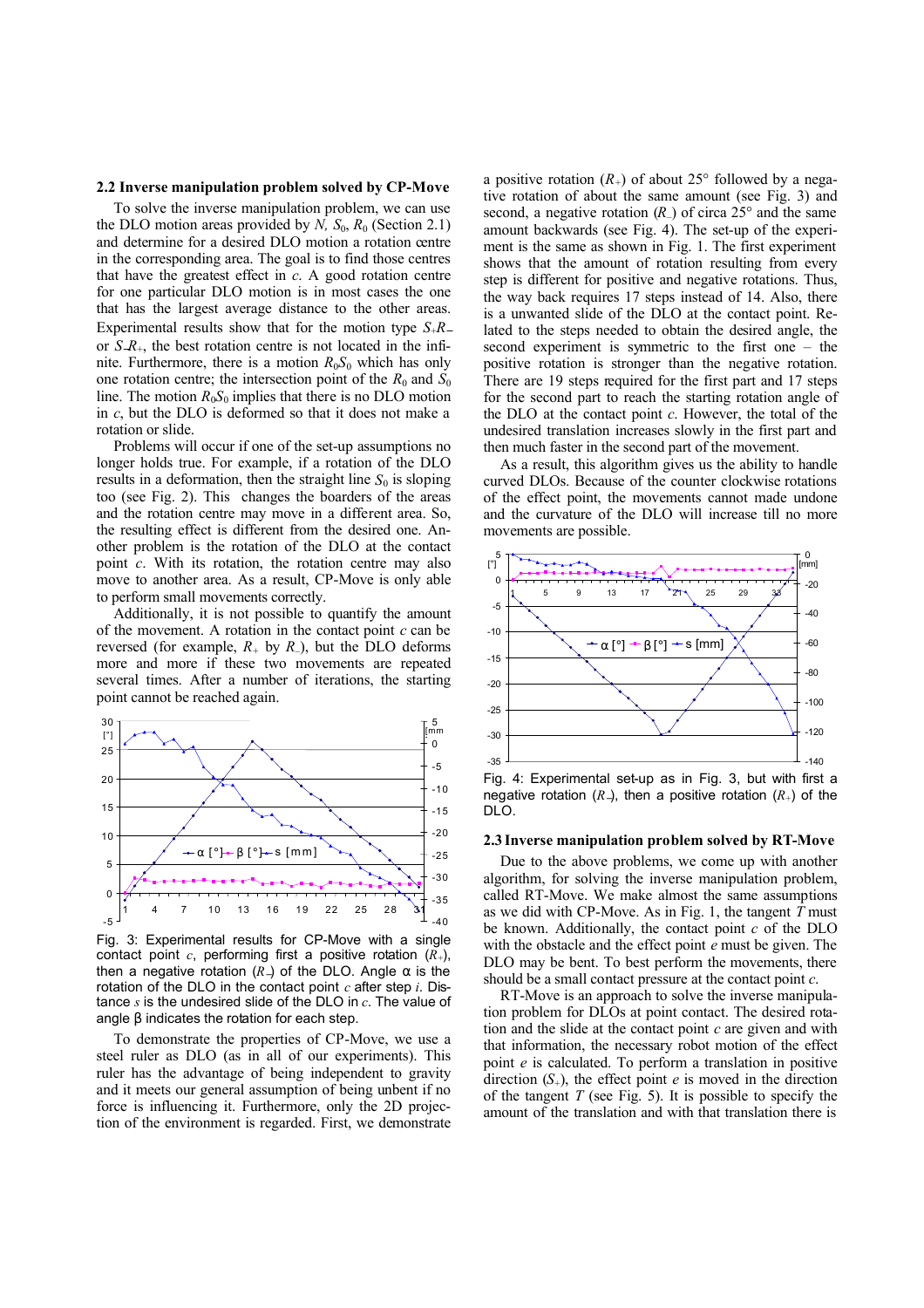no rotation at the contact point *c*. Additionally, we need to calculate the rotation in such a manner that it does not include any translation portion. This requirement is met by rotating the effect point *e* around *c* (see Fig. 5). While moving along that circle, the distance between *c* and *e* remains unchanged and therefore there is no translation. Because those two movements, rotation and translation, are independent, it is possible to combine them into one single movement.



Fig. 5: DLO with tangent *T* in contact point *c*. The effect point *e* is shifted to *e'* or rotated around *c* to *e''.*

With RT-Move it is possible to specify the exact amount of translation and rotation the DLO should perform in the contact point *c*. The degree of the deformation will not change within the motions. Additionally, all movements have their inverse counterpart. For example, a positive rotation can be reversed with a negative rotation of the same amount.



Fig. 6: Experimental results for RT-Move with a single contact point *c*, performing first a negative rotation (*R*−), then a positive rotation  $(R<sub>+</sub>)$  of the DLO. The angle  $a$  is the desired rotation of the DLO in the contact point *c* after step *i*, and the angle *b* indicates the amount of rotation after every step. The distance *s* is the undesired slide of the DLO in *c*.

The set-up of the experiment and the experiment itself differ slightly from those used for CP-Move (see Fig. 6). At the starting position, the DLO has already been rotated by 20°. Then there are 19 single negative rotations (*R–*) of  $3^{\circ}$  each. After those 19 steps the way back will be made with 19 positive rotations  $(R_{+})$ , again of 3° each. After those movements have been performed, the effect point *e* is the same again  $(\pm 0.3$ mm). The measured undesired slide is very small and will fluctuate within the accuracy of the measurement.

Thus, for the inverse manipulation problem in point contacts, RT-Move has the same capability as CP-Move, but it is able to undo the movements without changing the curvature of the DLO. Unfortunately, RT-Move does not solve the direct manipulation problem, since the robot motions dependent on the contact point *c*.

## **3. DOUBLE POINT CONTACTS**

To manipulate DLOs with two contact points, we introduce an approach based on Splines, called S-Move. For this, the two contact points  $c_1$  and  $c_2$  and the tangents  $T_1$ and  $T_2$  of the DLO at these contact points are assumed to be known (see Fig. 7). The effect point *e* is located somewhere between  $c_1$  and  $c_2$ . If this is not the case, the parts of the DLO outside  $c_1$  and  $c_2$  are approximated the linear extrapolation of the corresponding tangent vector in *c*<sup>1</sup> and  $c_2$ , respectively.



Fig. 7: DLO with two contact points  $c_1$ ,  $c_2$  and corresponding tangents  $T_1$ ,  $T_2$  after the effect point  $e$  has been moved *e*'.

To describe S-Move with two point contacts, we introduce the normal vector  $N_i$  for the two contact points  $c_i$ ,  $i =$ 1,2. The normal  $N_i = T_i \times E_i$  is orthogonal to the DLO tangent  $T_i$  at  $c_i$  and to the contact edge  $E_i$ . Additionally, we assume that the vector  $N_i$  is directed away from the obstacle's surface. If we regard  $N_i$ , there are only two different interesting cases for the general set-up of two contact points: (1)  $N_1$  in the same direction then  $N_2$  (Fig. 7) and (2)  $N_1$  in the opposite direction then  $N_2$  (Fig. 8). All other angles between  $N_1$  and  $N_2$  are similar to one of these two cases. In Case 1, the possible movement of *e* that changes the tangents  $T_1$  and  $T_2$  but does not lose a contact point is a movement of *e* in the direction opposite to *N*<sup>1</sup> and *N*2. In Case 2, a possible movement of *e* that rotates  $T_1$  and  $T_2$  of the DLO at  $c_1$  and  $c_2$  without losing a contact point is the rotation of *e* around itself.

If we regard all possible combinations of DLO motion at  $c_i$ , we recognize that it is impossible to make a rotation or slide at one contact point without causing an (undesired) motion at the other contact point. Because of this, we are unable to calculate one motion of *e* that results exactly in the desired motion at both contact points. To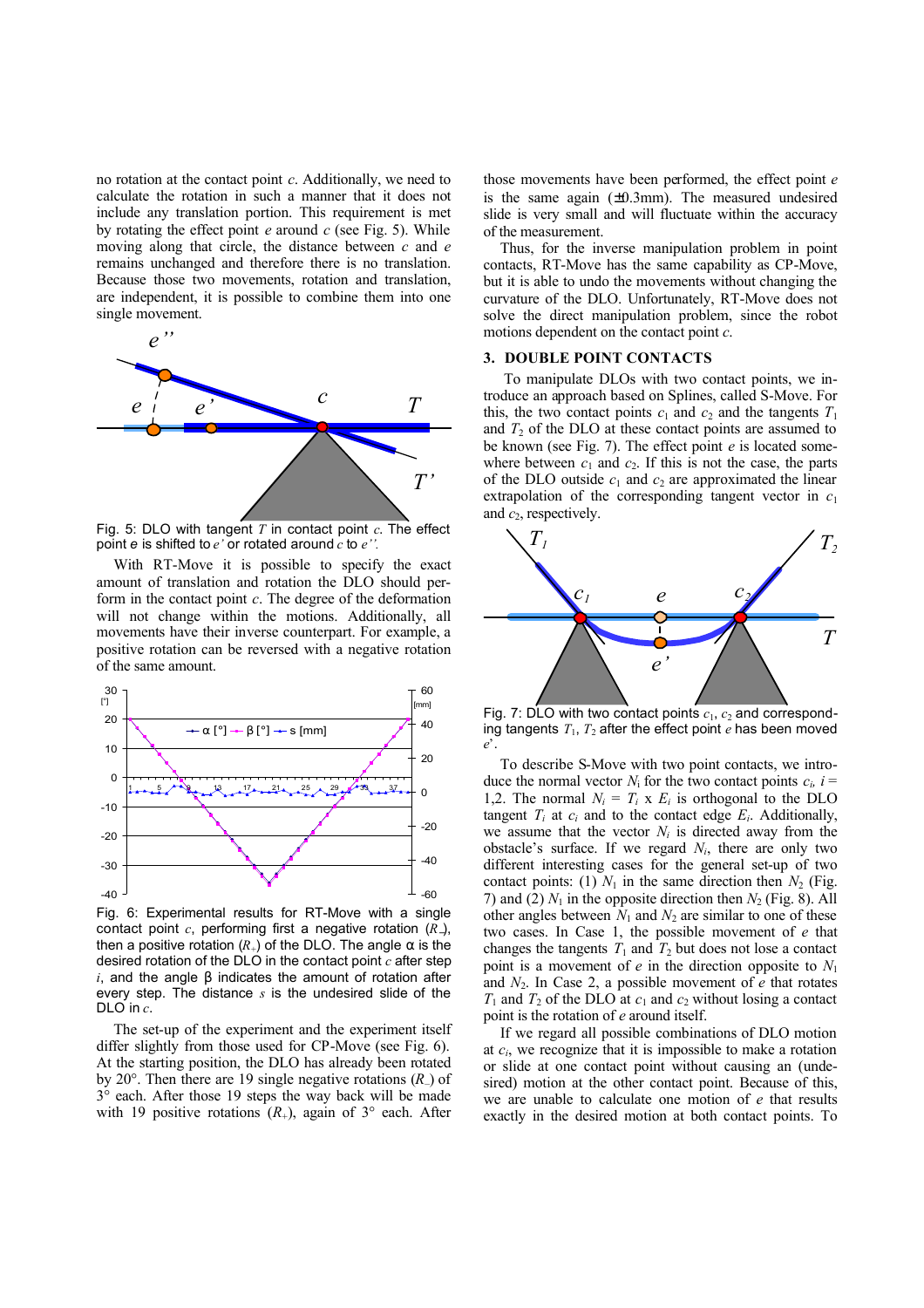solve this problem, our approach is to approximate the DLO with a Spline of third order and to treat rotation and slide in  $c_i$  separately.

To obtain the desired rotation in *ci*, we calculate the Spline based on its four variables. These variables determined by the two contact points and the tangents at the two contact points. The tangents  $T_1$  and  $T_2$  are selected according to the desired DLO rotation at  $c_1$  and  $c_2$ . By calculating the shape of the Spline, we can determine the new effect point *e*'. Based on the positions and Spline tangents of *e* and *e'*, we can determine the necessary translation and rotation the robot has to perform to obtain the desired DLO rotation at  $c_1$  and  $c_2$ .

To obtain the desired slides in *ci*, a translation of *e* is calculated by the vector sum of all slide vectors  $t_i$ . (The  $t_i$ are pointing in the direction of  $T_i$  and having the length of the desired slide at  $c_i$ .) The length of the resulting vector is divided by the number of contact points (here two). The resulting vector is the best possible translation of *e* to perform the desired slides at *c<sup>i</sup>* .

It is possible to calculate whether the specified motion will keep or lose one or more contact points. The normal vector of the Spline at a contact point should point away from the obstacle (same direction as *Ni*). The direction of the normal vector is calculated by the second derivative. If the second derivative is positive, the Spline is left bent at the contact point. Therefore, the tangent *T* must be rotated counter clockwise. If it is negative, the tangent must be rotated clockwise.



Fig. 8: DLO with two contact points  $c_1$ ,  $c_2$  and corresponding tangents  $T_1$ ,  $T_2$  after the effect point  $e$  has been rotated around itself.

S-Move is able to perform the given motions in given quantified amounts. It is possible to specify the exact amount of translation and rotation the DLO should undergo at the contact points  $c_1$  and  $c_2$ . It is most likely that the DLO is deformed during the motions. An advantage is that all movements can be reversed. For example, a positive rotation at a certain contact point can be reversed with a negative rotation of the equal amount at the same contact point. A disadvantage is that not all motions are performed in exactly the desired manner (see Fig. 7). For example even if a rotation at  $c_1$  and none at  $c_2$  is requested, there will be also a rotation to  $c_2$ .

For each of the above cases, we show the corresponding experiments, with one set-up like Fig. 7 (Case 1) and one such as in Fig. 8 (Case 2).

In the first experiment, the motion of the DLO is at the contact point *c*<sub>1</sub>: *R*<sub>−</sub> and at *c*<sub>2</sub>: *R*<sub>+</sub>. At both contact points, the given amount of the rotation is 3° for every step. After rotating 27 $\degree$  (9 steps), the inverse motion (at  $c_1$ :  $R_+$  and at *c*<sub>2</sub>: *R*−) is carried out. Fig. 9 shows the results of the movement. The motion is in every step a few degrees smaller, because of the lag after the first step. Because the motions at two contact points are reversible, the graph is symmetric. The translation in- and decreases steadily.



Fig. 9: Experimental results for S-Move for a negative rotation  $(R_-)$  at contact point  $c_1$  and a positive rotation  $(R_+)$ at *c*2. The angle *a* is the desired rotation of the DLO at the contact point *c* after step *i*, and the angle *b* indicates the amount of rotation after every step. The distance  $s$  ( $s_1 = s_2$ ) indicates the undesired slide of the DLO at  $c_1$  and  $c_2$ . Here,  $s_1 = s_2$  hold true, since the experiment is symmetrical.



Fig. 10: Experimental set-up as in Fig. 9, but for negative rotations  $(R_$ ) at contact points  $c_1$ ,  $c_2$ .

In the second experiment, the movement of the DLO is *R*− at *c*1 and also *R*− at *c*2. At both contact points, the given amount of the rotation is 3° for every step. After rotating 30 $^{\circ}$  (10 steps) the inverse motion (at  $c_1$ :  $R+$  and at  $c_2$ :  $R+$ ) is performed. Fig. 10 shows that the resulting motion is about half the size of the desired motion. This is because of the material of the DLO. The steel ruler is too stiff to be approximated as a typical Spline.

### **4. MULTIPLE POINT CONTACTS**

To solve the inverse manipulation problem for multiple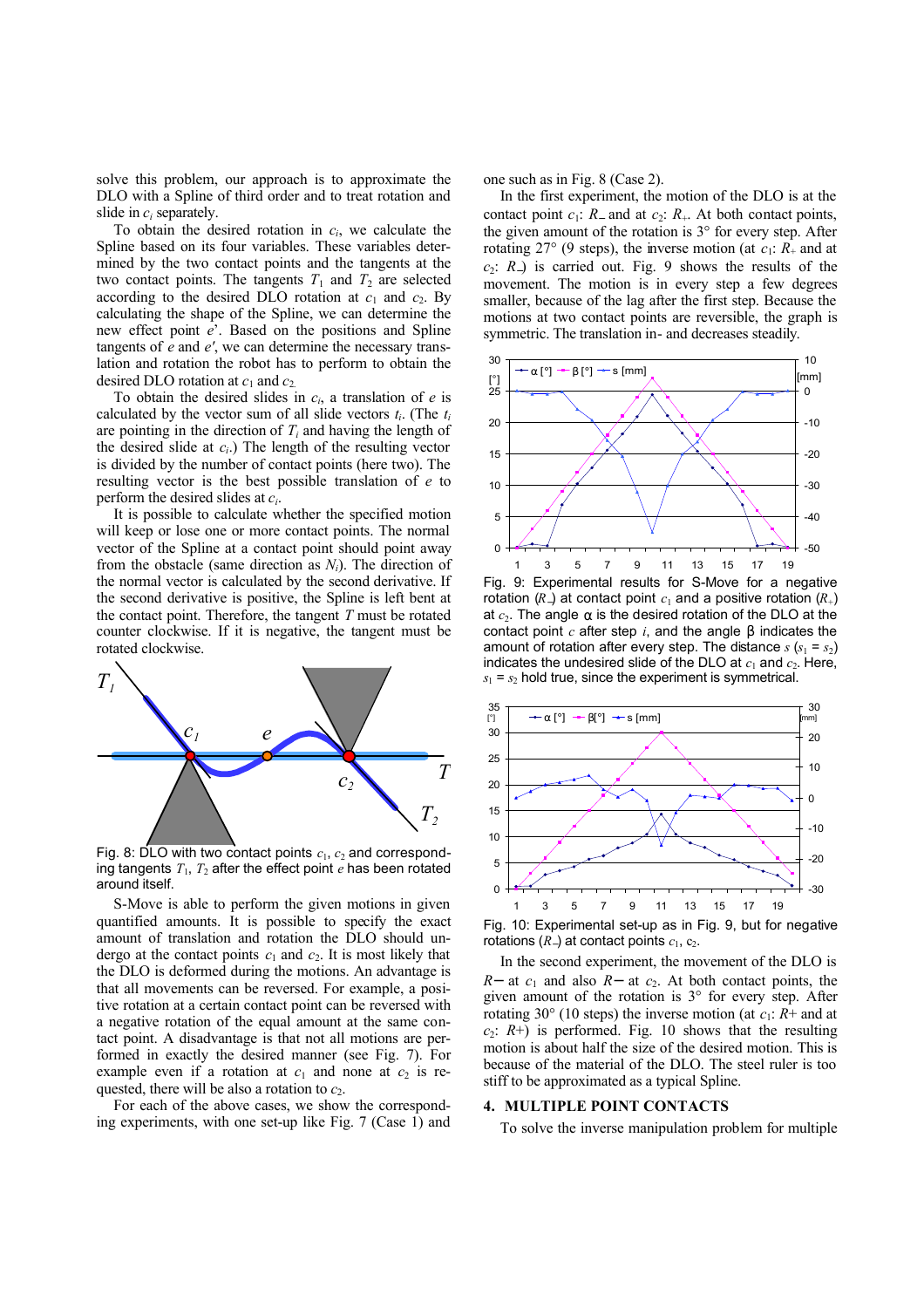contact points (number  $n > 2$ ), we use the same concept as presented in the previous section. The effect point *e* is located between two contact points  $c_{i-1}$ ,  $c_i$ ,  $2 \le i \le n$  and the DLO has a small contact pressure at every contact point. The positions of all contact points *c*i are known. In addition, we know at least two tangents  $T_i$ ,  $T_k$  of the DLO at two arbitrary contact points  $c_j$ ,  $c_k$  ( $1 \le j \le n$ ,  $1 \le k \le n$ , *j*  $\neq k$ ). The other tangents  $T_i$  ( $1 \leq i \leq n$ ,  $j \neq i \neq k$ ) can be derived from the condition that the tangents and curvatures of two neighbouring Splines are identical.

Between two neighbouring contact points  $c_{i-1}$  and  $c_i$ , 2  $\leq i \leq n$ , the shape of the DLO is approximated by a Spline (see Fig. 11). Since we know two conditions of every Spline  $(c_{i-1}$  and  $c_i$ ), we use the two given tangents to calculate all Splines. If we have not enough conditions available for one Spline, we need to calculate the second derivative at the neighbouring contact points and use this as additional condition. This is done with an equation system. For every Spline, we have four unknown three dimensional variables (twelve unknown variables) and with the two given tangents twelve equations for every Spline. With that information, we build a  $12n \times 12n$ matrix *A* and one 12*n* dimensional vector *b*. The result of the equation system is stored in  $12n$  dimensional result vector *x*.

$$
A^{n \times n} x^n = b^n
$$

 This equation system can be solved with a Gauss algorithm. From this, we receive the vector *x* with the necessary information about the Splines.



Fig. 11: DLO with multiple contact points *c*<sup>i</sup> , corresponding tangents  $T_i$  ( $1 \le i \le n$ ), and effect point  $e$ .

The motion of the robot can be calculated from the Spline using the motion of the effect point at the Spline. This is similar to the motion calculation at two contact points and is therefore not further explained in this section.

To calculate the loss of a contact point, the normal vector  $N_i = T_i \times N_i$  of every contact point  $c_i$  is used to detect whether contact is lost at  $c_i$  during the given motion (see Section 3). The movement of the effect point *e* for rotation and translation is performed in the same way as in the previous section.

In the experiment, we use the set-up shown in Fig. 13. Please note that the DLO is fixed to  $c_3$  so it could not lose that contact point no matter which movement is done in *e*. The movement is specified by the tangents  $T_1$  and  $T_3$  at  $c_1$ and *c*3. In Fig. 12, the measured rotations of the tangents  $T_i$  (*a*, *b* and *g* for  $c_1$ ,  $c_2$  and  $c_3$ ) and the calculated rotations

(by S-Move) of the tangents  $T_i'$  are shown  $(a', b'$  and  $g'$ for  $c_1$ ,  $c_2$  and  $c_3$ ). The amount of rotation at  $c_1$  (a) and  $c_3$ (*g*) is about half of the desired value (like Fig. 10 with two contact points). The amount of rotation at  $c_2$  (**b**) is shifted for the constant amount of about 20° compared to the desired rotation. This shift is because of the used standard Spline. Other kinds of Splines are able to calculate that amount more precisely.



Fig. 12: Experimental results for three contact points and given rotations of *a*,  $g$  at  $c_1$ ,  $c_3$ . The angles  $a$ ,  $b$  and  $g$  (for  $c_1$ ,  $c_2$  and  $c_3$ ) show the measured rotation, and *a'*, *b'* and *g'* indicates the calculated rotations by S-Move.

It is possible to specify the amount of DLO motion at every contact point. But the more tangents are given the more difficult it will be to deform the DLO in the desired way. Because, with every additional specified tangent there are three more equations. As a result, there are more equations than unknown variables. This equation system is still solvable, but it describes a DLO needing more than one effect point to change its shape in the specified manner.

A Spline calculated by S-Move and a real DLO are shown in Fig. 13. The figure shows the results of the experiment with a direct shape comparison. The calculated shape is only a rough approximation of the real DLO. Thus, the usage of weighted Splines or minimal energy Splines should be considered if a higher accuracy is needed to perform the given tasks.



Fig. 13: Shape comparison of a DLO calculated by S-Move  $(T_1 = (0,100,-100), T_2 = (0,100,-1),$  thick line) with a real DLO.